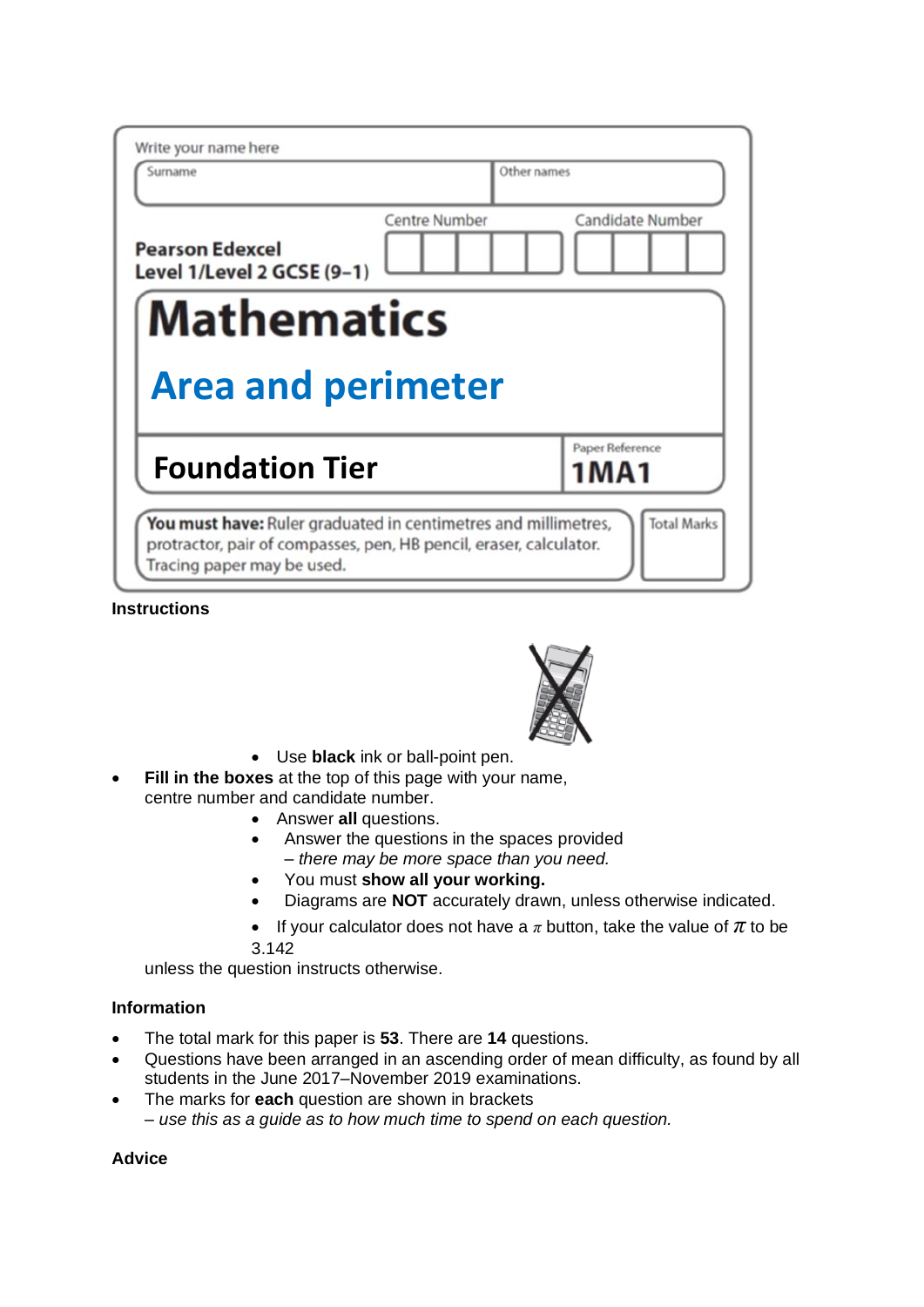- Read each question carefully before you start to answer it.
- Keep an eye on the time.
- Try to answer every question.
- Check your answers if you have time at the end.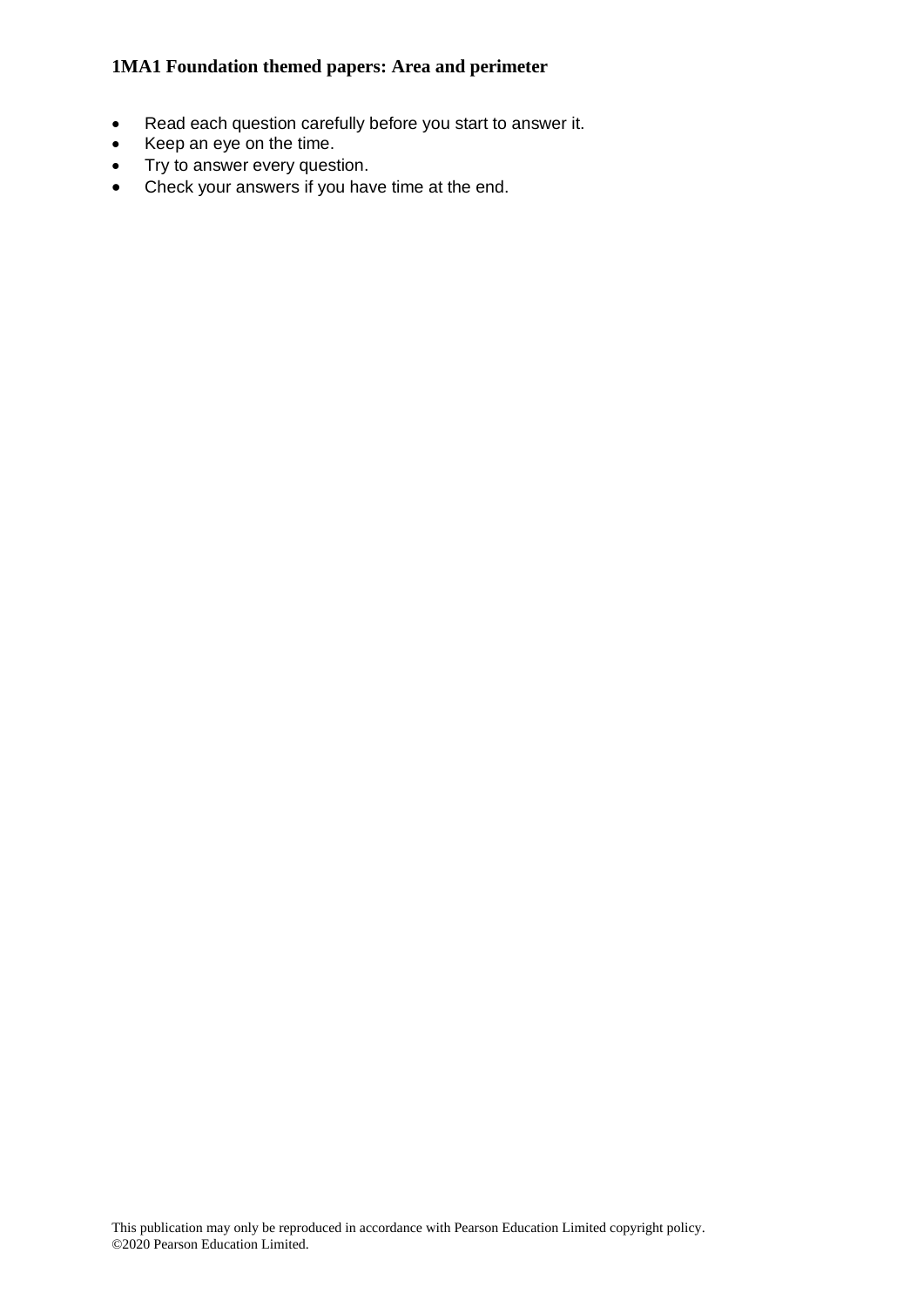

**1** The length of a rectangle is twice as long as the width of the rectangle. The area of the rectangle is  $32 \text{ cm}^2$ .

Draw the rectangle on the centimetre grid.



**\_\_\_\_\_\_\_\_\_\_\_\_\_\_\_\_\_\_\_\_\_\_\_\_\_\_\_\_\_\_\_\_\_\_\_\_\_\_\_\_\_\_\_\_\_\_\_\_\_\_\_\_\_\_\_\_\_\_\_\_\_\_\_\_\_\_\_\_\_\_\_\_\_\_\_**

# **(Total for Question 1 is 2 marks) (Total for Question 8 is 2 marks)**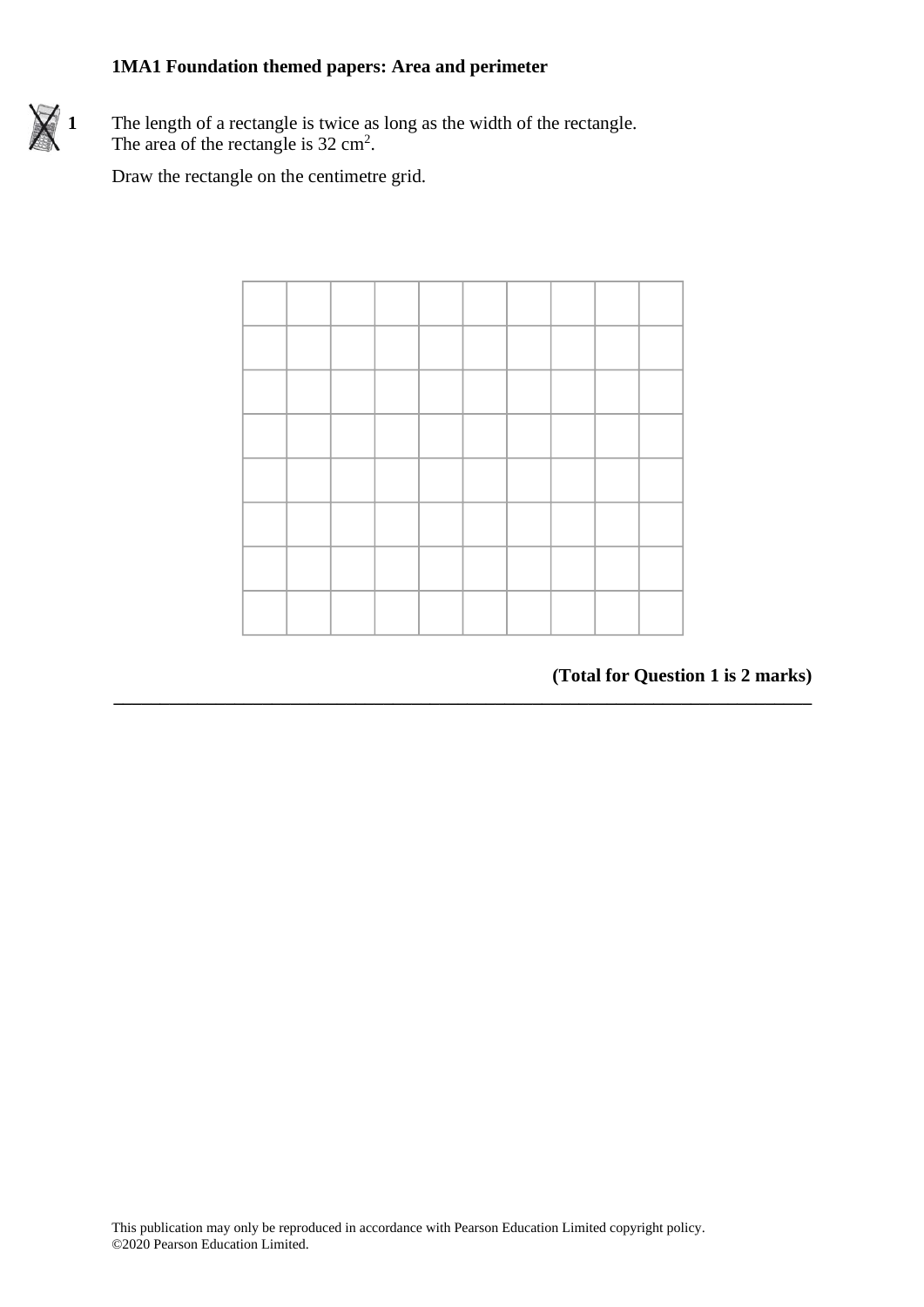**2** Here is a rectangle.



The 6-sided shape below is made from two of these rectangles.



Work out the perimeter of this 6-sided shape.

....................................................... cm

**(Total for Question 2 is 3 marks)**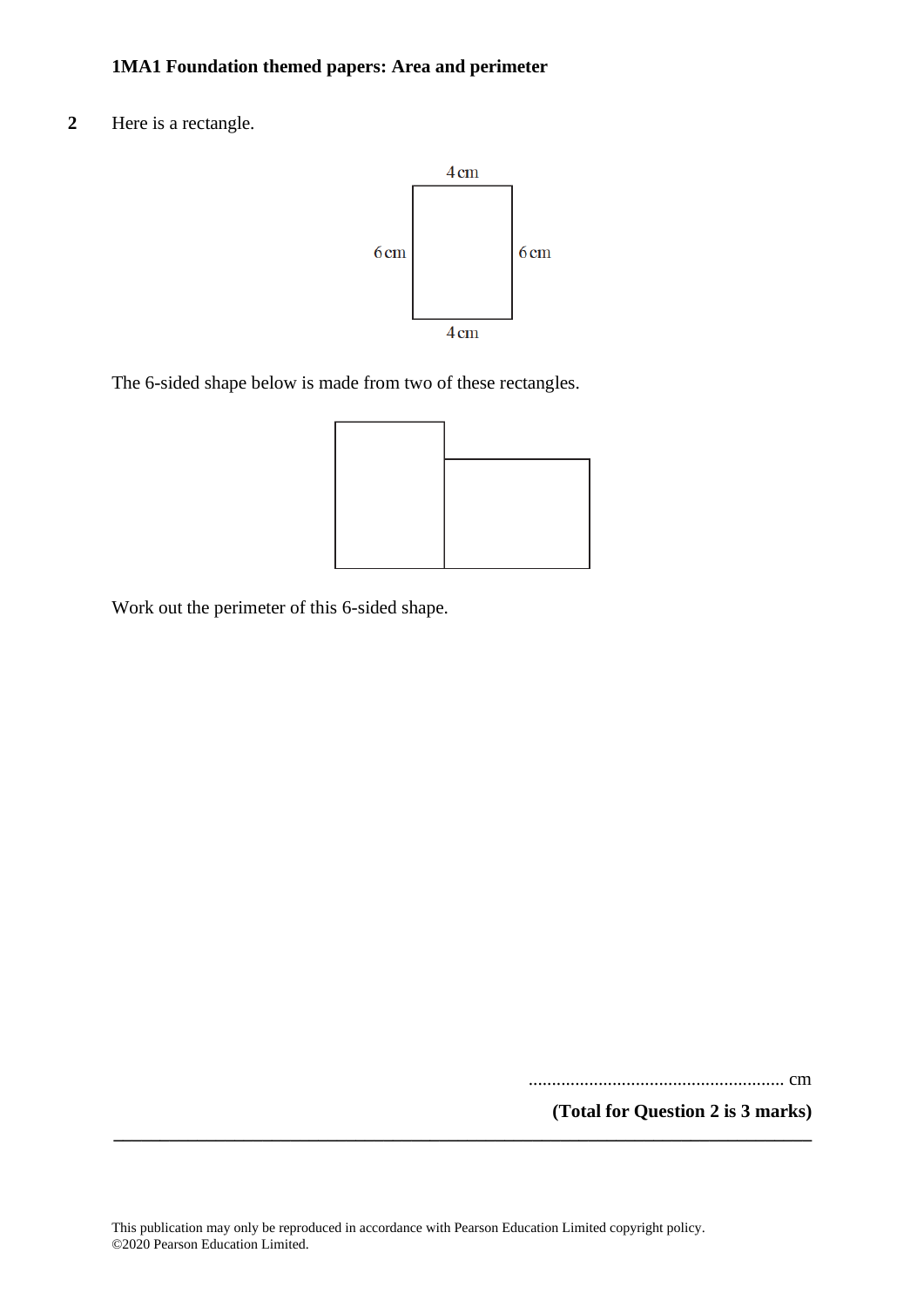**3** A garden is in the shape of a rectangle 90 m by 60 m.

Flowers are grown in 40% of the garden. The rest of the garden is grass.

Work out the area of the garden that is grass.



.......................................................m<sup>2</sup>

**(Total for Question 3 is 4 marks)**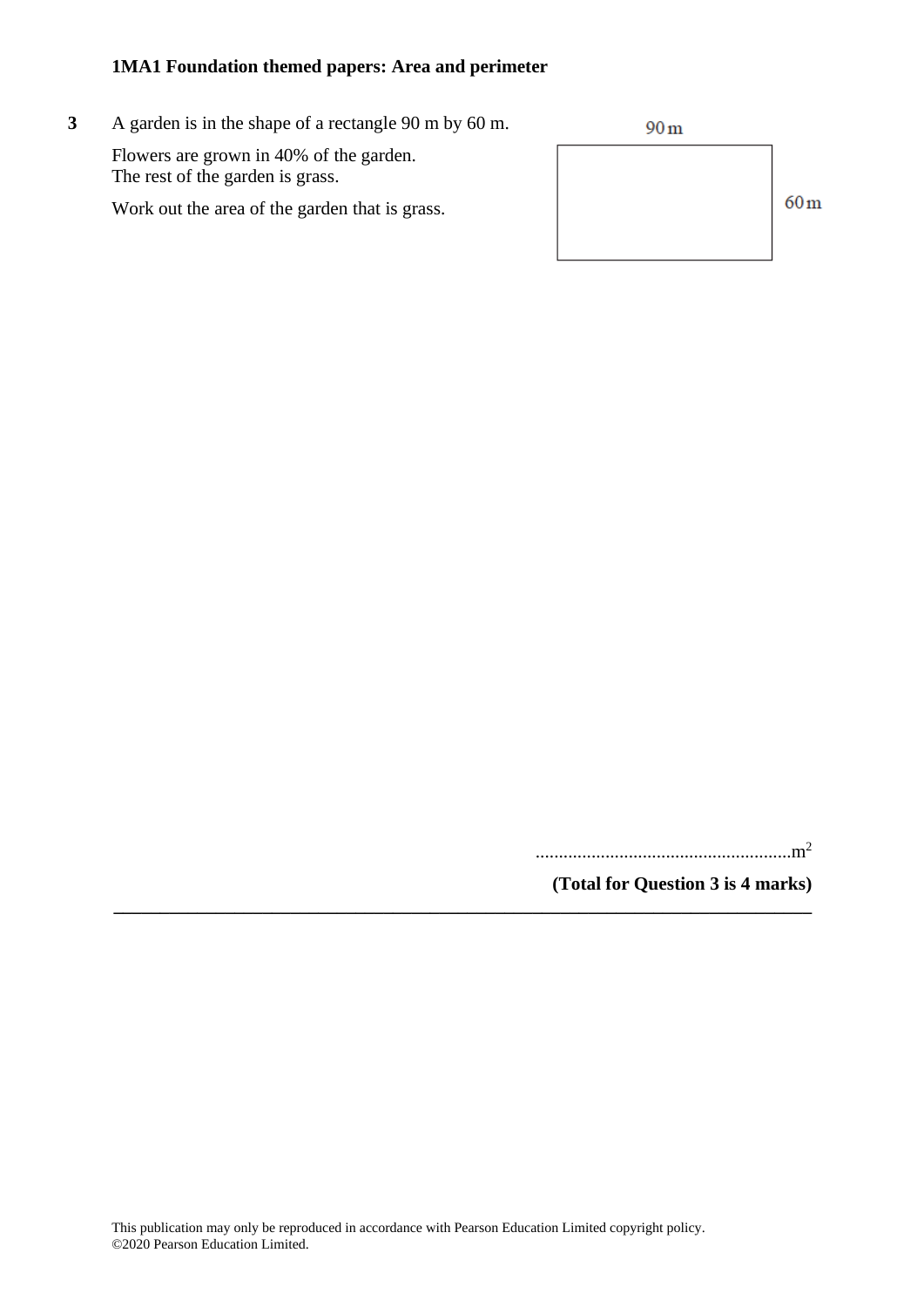**4** A square has an area of 81 cm<sup>2</sup>  $\frac{1}{3}$  A square has an area of 81 cm



(*a*) Find the perimeter of the square. (a) Find the perimeter of the square.

.......................................................cm **(2)** .......................................................cm **(2) (2)**

The diagram shows a right-angled triangle and a parallelogram. The diagram shows <sup>a</sup> right-angled triangle and <sup>a</sup> parallelogram.



The area of the parallelogram is 5 times the area of the triangle. The perpendicular height of the parallelogram is *h* cm.  $T$  are area of the parallelogram is  $\frac{1}{2}$  times the area of the triangle. The triangle. The triangle. The triangle. The triangle. The triangle. The triangle. The triangle. The triangle. The triangle. The triangle. Th The area of the parallelogram is *h* the side area of the parallelogram is *h* the parallelogram is *h* and  $\frac{1}{n}$ . The area of the parallelogram is 5 times the area of the triangle. I he perpendicular height of the parallelogram is *h* cm.

(*b*) Find the value of *h*. (b) Find the value of *h*.  $(v)$  Find the value of  $\rho$ .

*h* = .......................................................

**(Total for Question 4 is 5 marks)**

**(3)**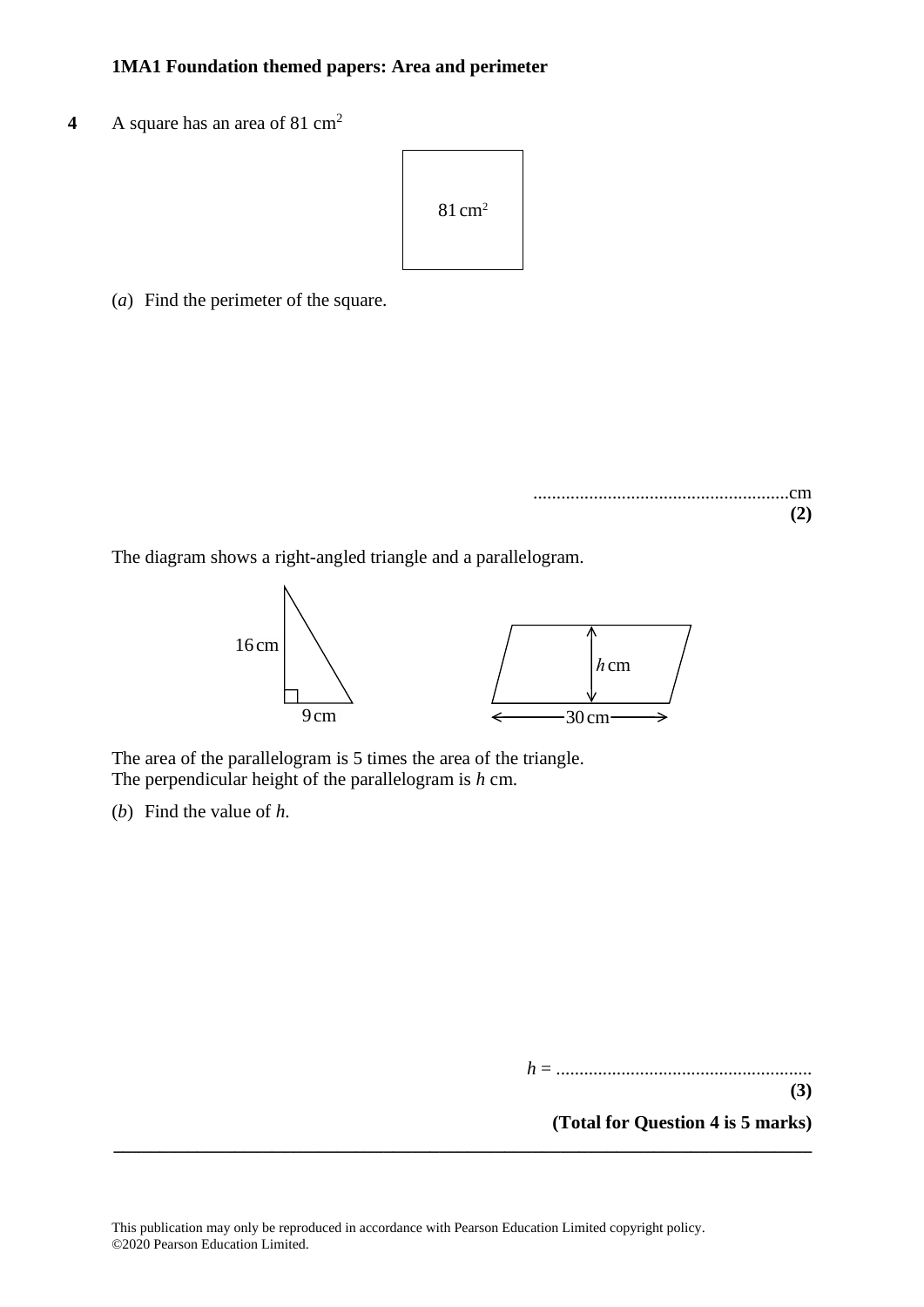

**5** Here are a triangle and a rectangle. **15** Here are <sup>a</sup> triangle and <sup>a</sup> rectangle.



**\_\_\_\_\_\_\_\_\_\_\_\_\_\_\_\_\_\_\_\_\_\_\_\_\_\_\_\_\_\_\_\_\_\_\_\_\_\_\_\_\_\_\_\_\_\_\_\_\_\_\_\_\_\_\_\_\_\_\_\_\_\_\_\_\_\_\_\_\_\_\_\_\_\_\_**

The area of the rectangle is 6 times the area of the triangle. The area of the rectangle is 6 times the area of the triangle.

Work out the width of the rectangle. Work out the width of the rectangle.

...................................................... cm

**(Total for Question 5 is 4 marks)**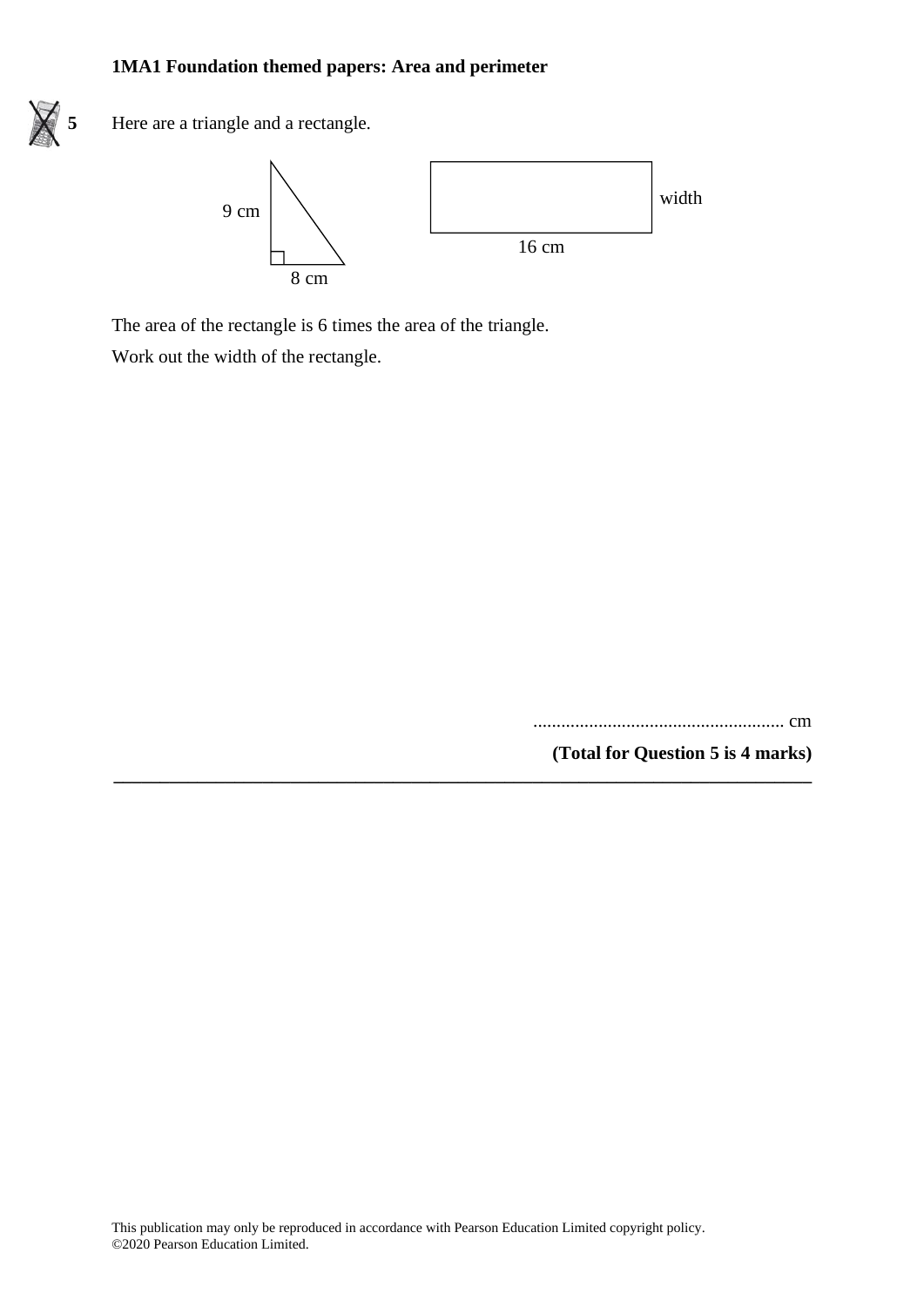- **P Q**
- **6** The diagram shows two shapes drawn on a centimetre grid.

(*a*) Find the area of shape **P**. (a) Find the area of shape **P**.

......................................................  $(2)$ 

(*b*) Write down the mathematical name of quadrilateral **Q**.

......................................................  $(1)$ 

**(Total for Question 6 is 3 marks) (1)**

**(Total for Question 10 is 3 marks)**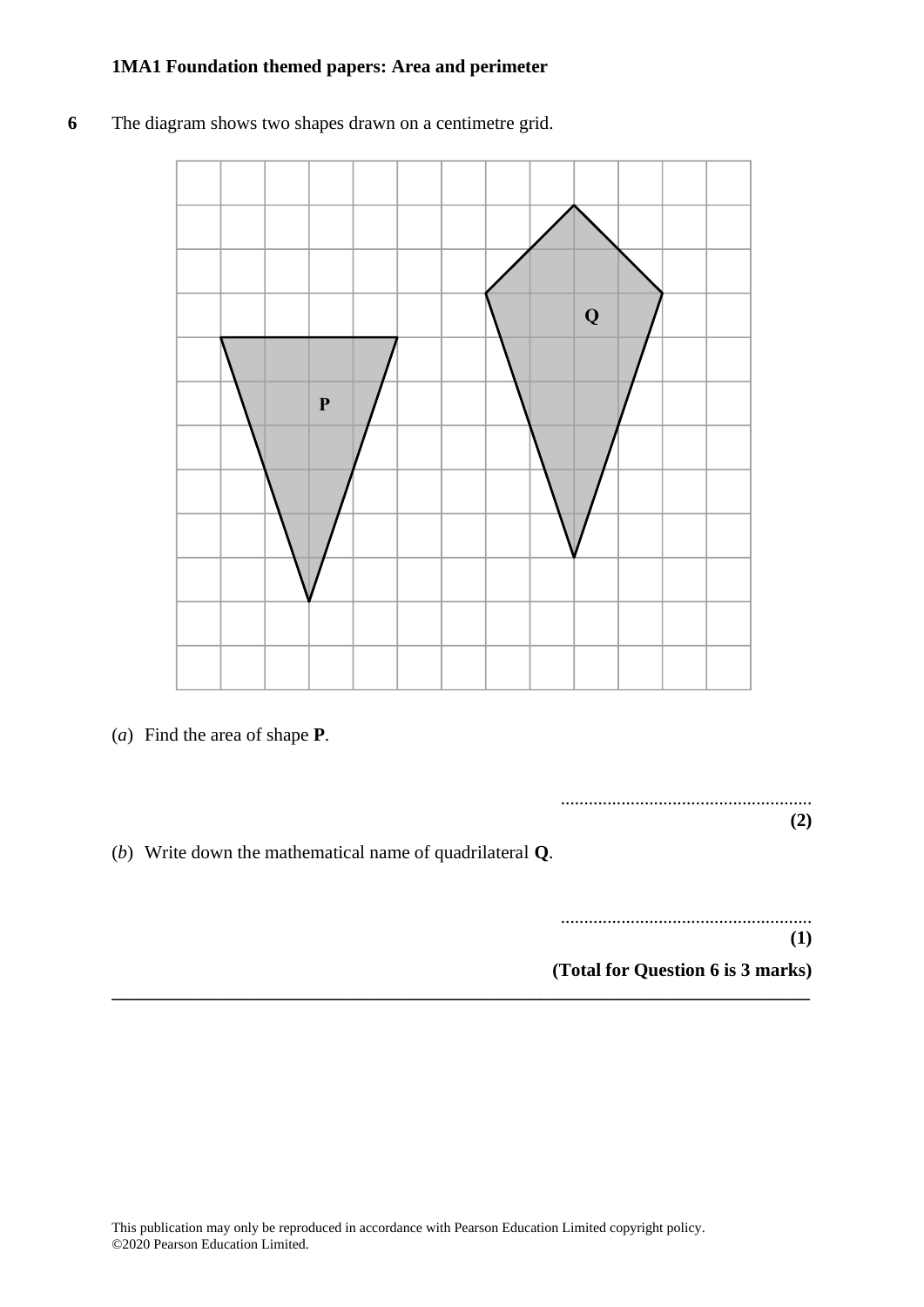

**7** The diagram shows a rectangular garden path.

120cm

600 cm

Wasim is going to cover the path with paving stones. Each paving stone is a square of side 30 cm. Each paving stone costs £2.50

Wasim has £220 to spend on paving stones.

Show that he has enough money to buy all the paving stones he needs.

**(Total for Question 7 is 4 marks)**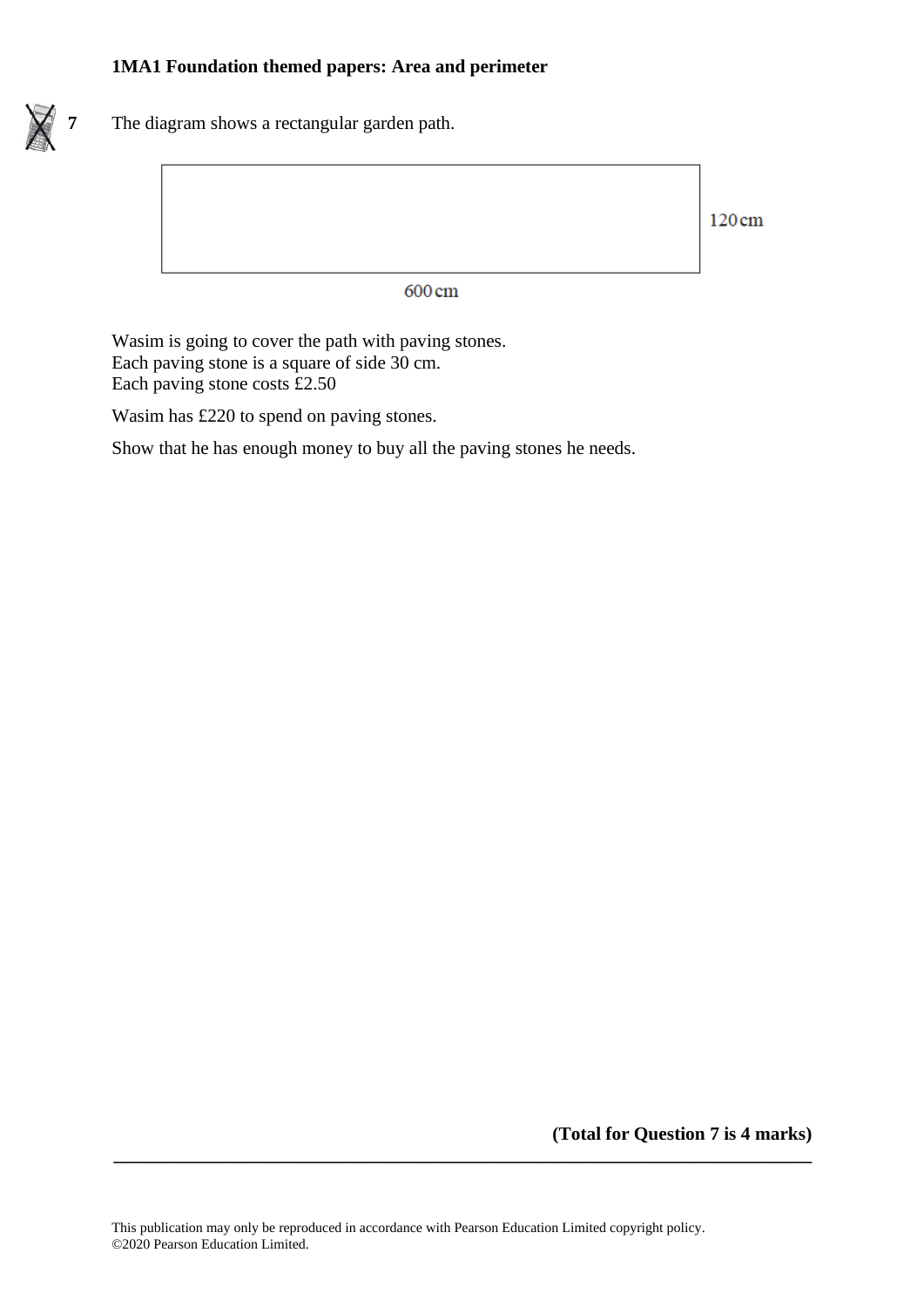

**8** Here are two rectangles.



*QR* = 10 cm *BC* = *PQ*

The perimeter of *ABCD* is 26 cm The area of *PQRS* is 45 cm<sup>2</sup>

Find the length of *AB*.

....................................................... cm

**(Total for Question 8 is 4 marks)**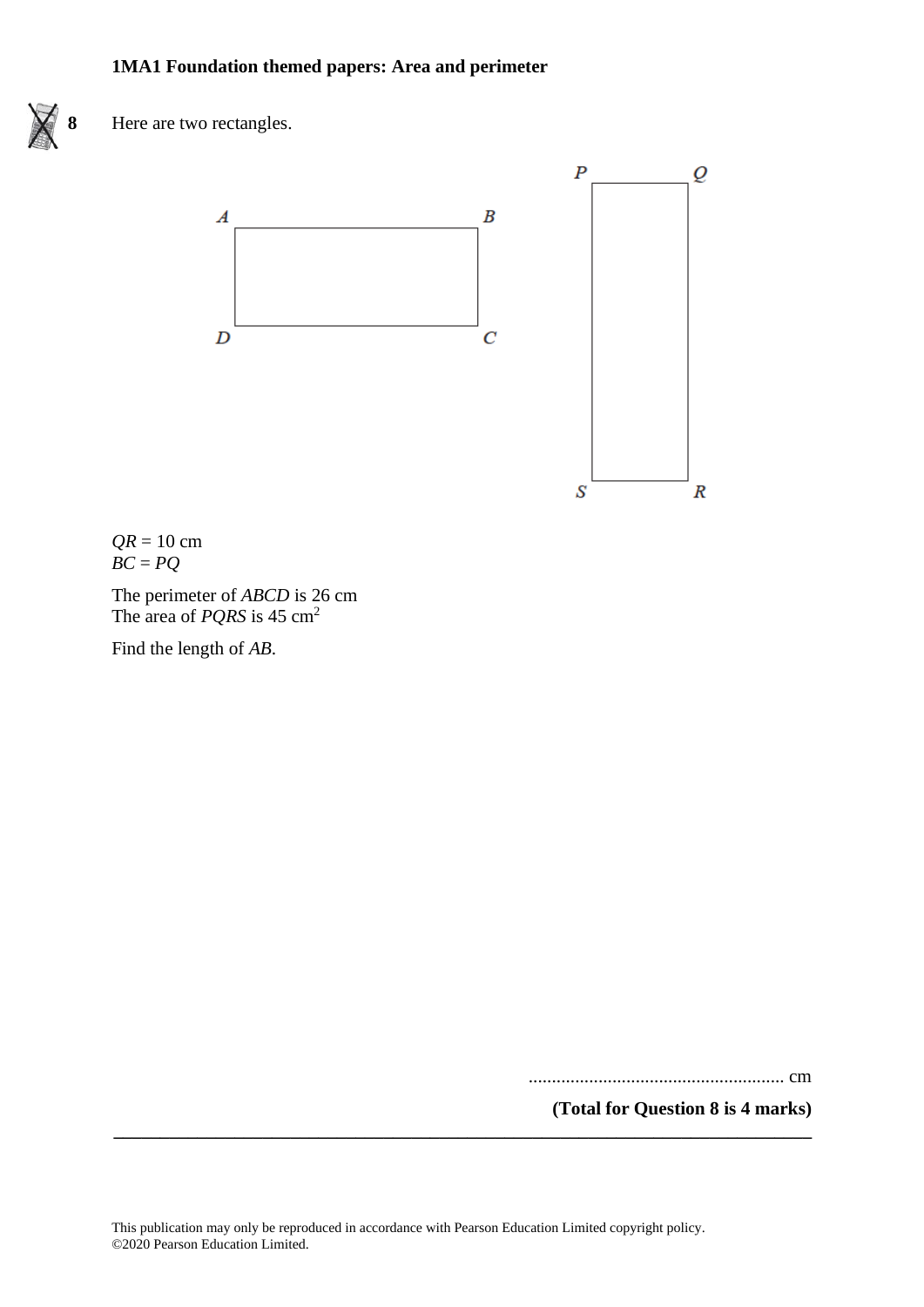**9** The diagram shows a floor in the shape of a trapezium.



John is going to paint the floor. John is going to paint the floor.

Each 5 litre tin of paint costs £16.99 1 litre of paint covers an area of  $2m<sup>2</sup>$ 

John has £160 to spend on paint. John has £160 to spend on paint.

Has John got enough money to buy all the paint he needs? Has John go<sup>t</sup> enough money to buy all the paint he needs? You must show how you get your answer. You must show how you ge<sup>t</sup> your answer.

**(Total for Question 9 is 5 marks)**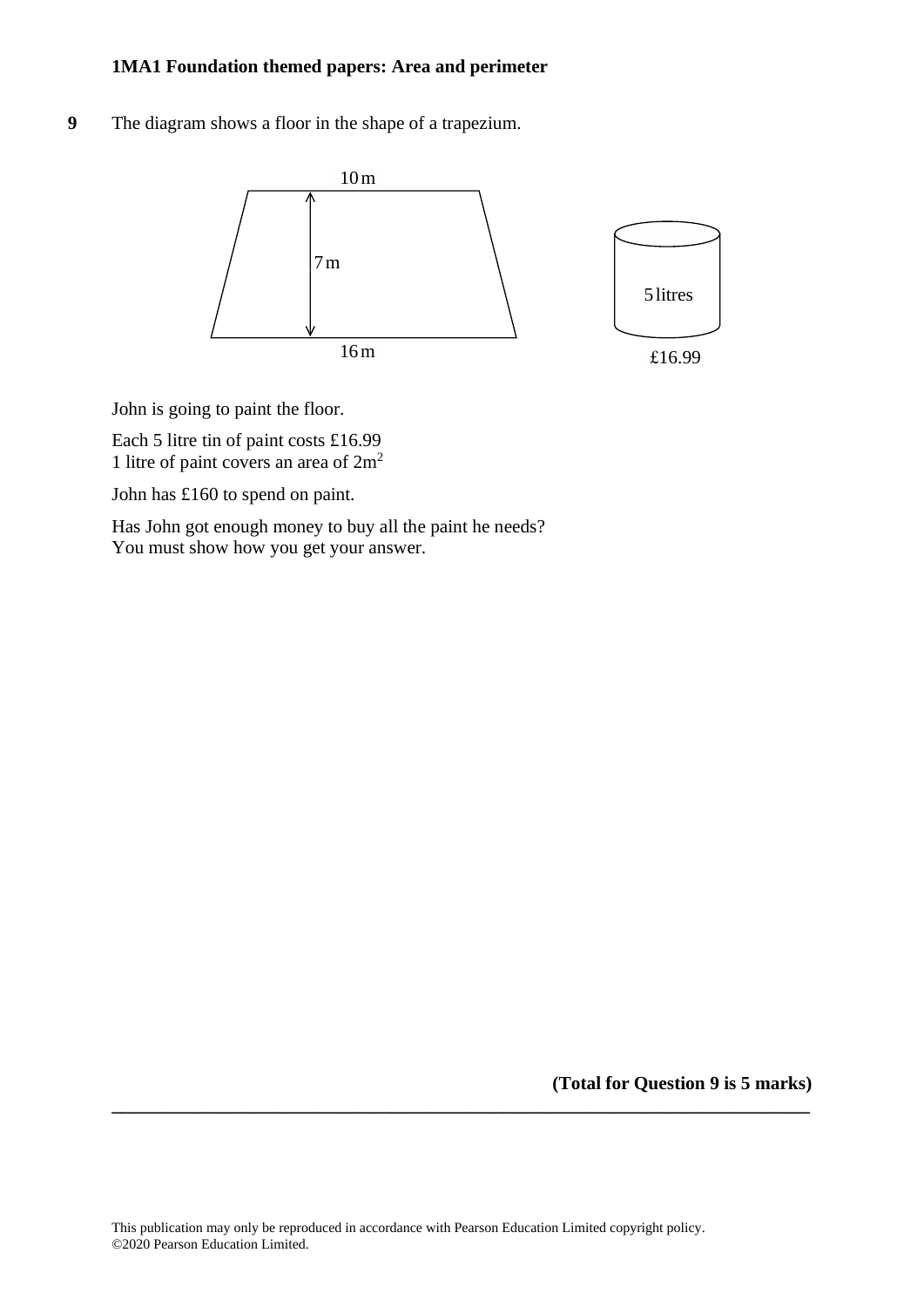10 Here is a trapezium drawn on a centimetre grid.



On the grid, draw a triangle equal in area to this trapezium. On the grid, draw <sup>a</sup> triangle equal in area to this trapezium.

(**Total for Question 10 is 2 marks**)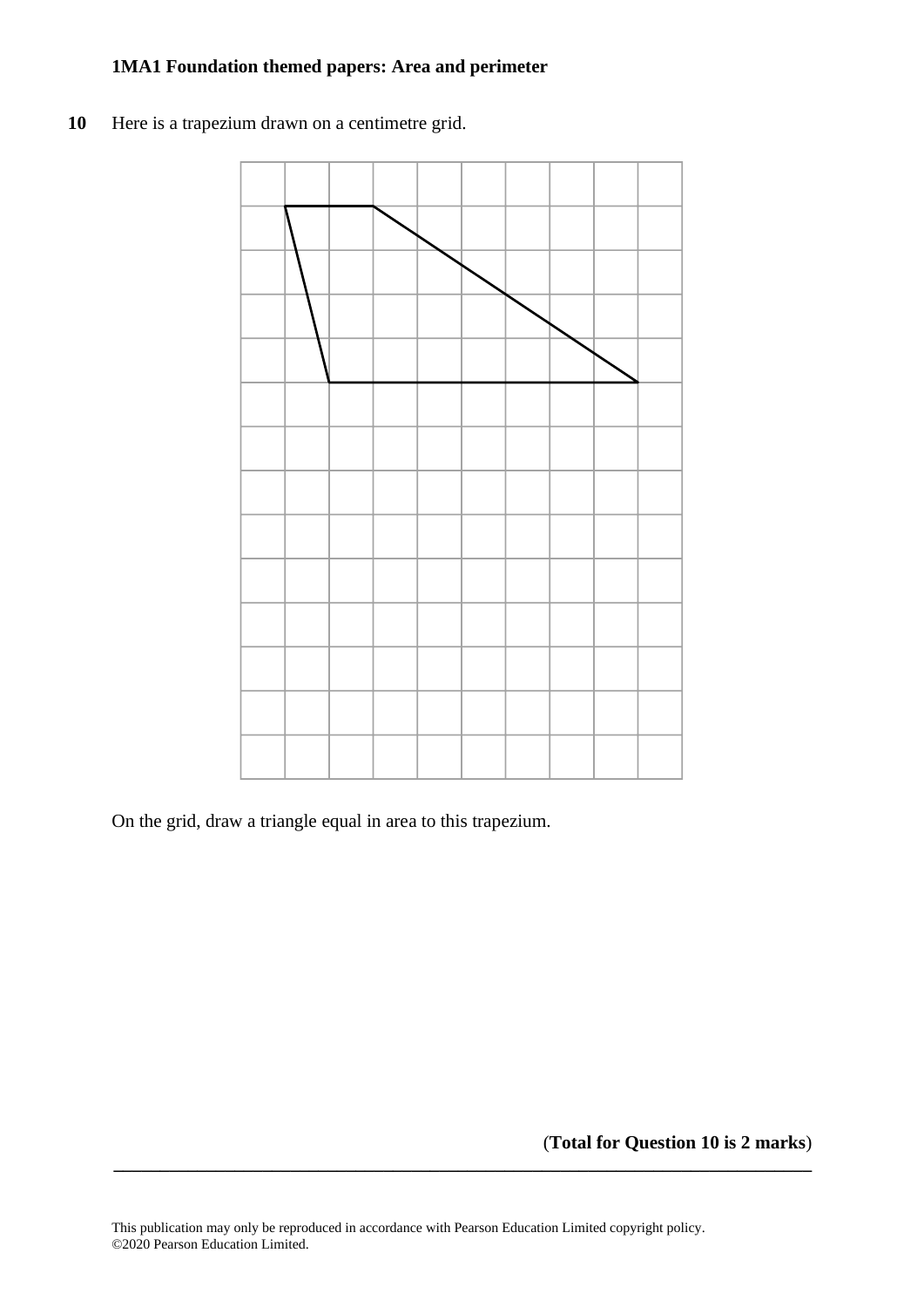**11** *ABC* is an isosceles right-angled triangle. **17** *ABC* is an isosceles right-angled triangle.



The area of the triangle is  $162 \text{ cm}^2$ 

Work out the value of *x*. Work out the value of *<sup>x</sup>*.

*x* = .......................................................

(**Total for Question 11 is 3 marks**) **\_\_\_\_\_\_\_\_\_\_\_\_\_\_\_\_\_\_\_\_\_\_\_\_\_\_\_\_\_\_\_\_\_\_\_\_\_\_\_\_\_\_\_\_\_\_\_\_\_\_\_\_\_\_\_\_\_\_\_\_\_\_\_\_\_\_\_\_\_\_\_\_\_\_\_**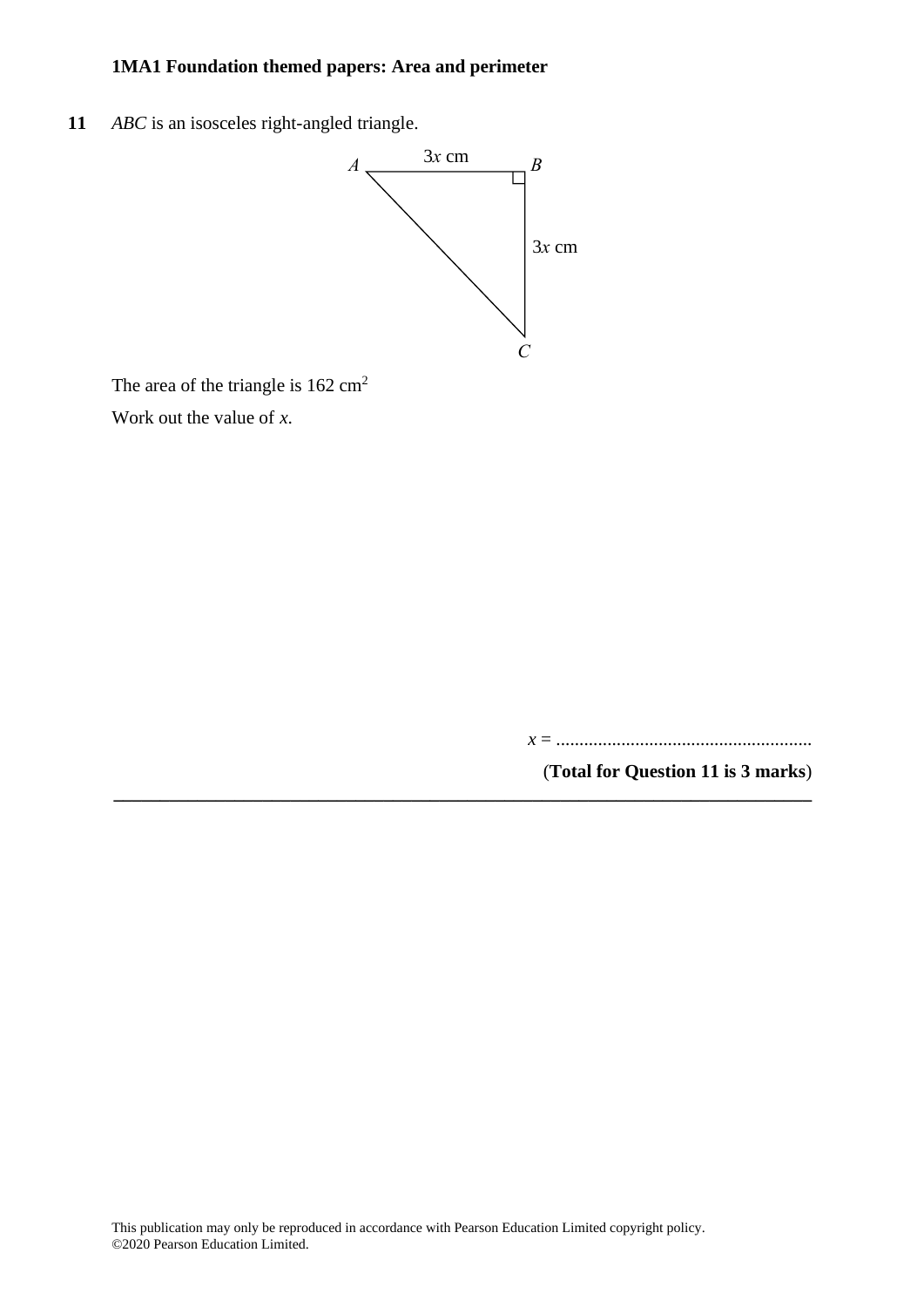

**12** Here is a rectangle. **28** Here is <sup>a</sup> rectangle.



All measurements are in centimetres. All measurements are in centimetres. The area of the rectangle is  $48 \text{ cm}^2$ .

Show that  $y = 3$ 

**(Total for Question 12 is 4 marks)**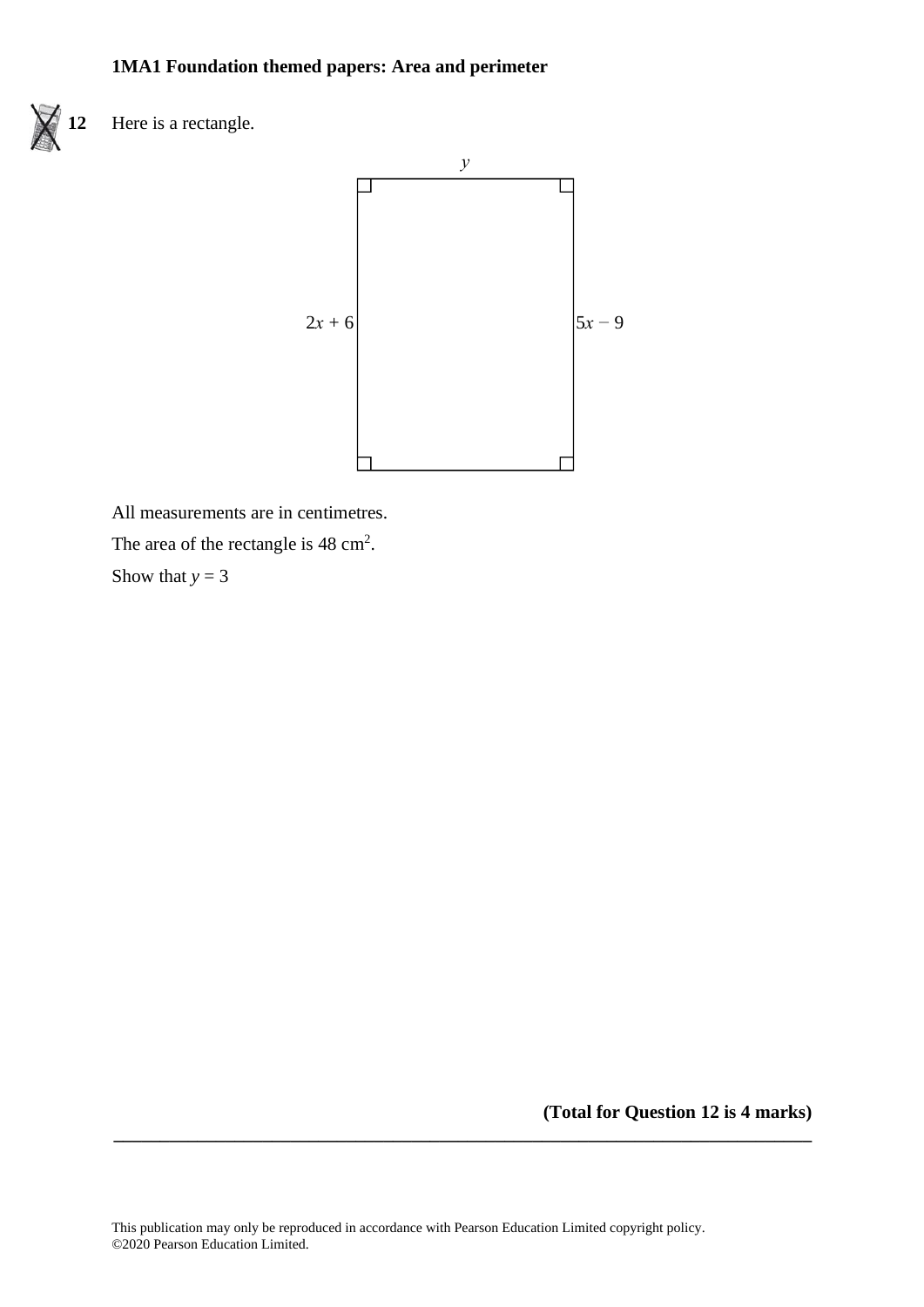**13** Jeremy has to cover 3 tanks completely with paint.

Each tank is in the shape of a cylinder with a top and a bottom. The tank has a diameter of 1.6 m and a height of 1.8 m.

Jeremy has 7 tins of paint. Each tin of paint covers  $5 \text{ m}^2$ 

Has Jeremy got enough paint to cover completely the 3 tanks? You must show how you get your answer.



**(Total for Question 13 is 5 marks)**